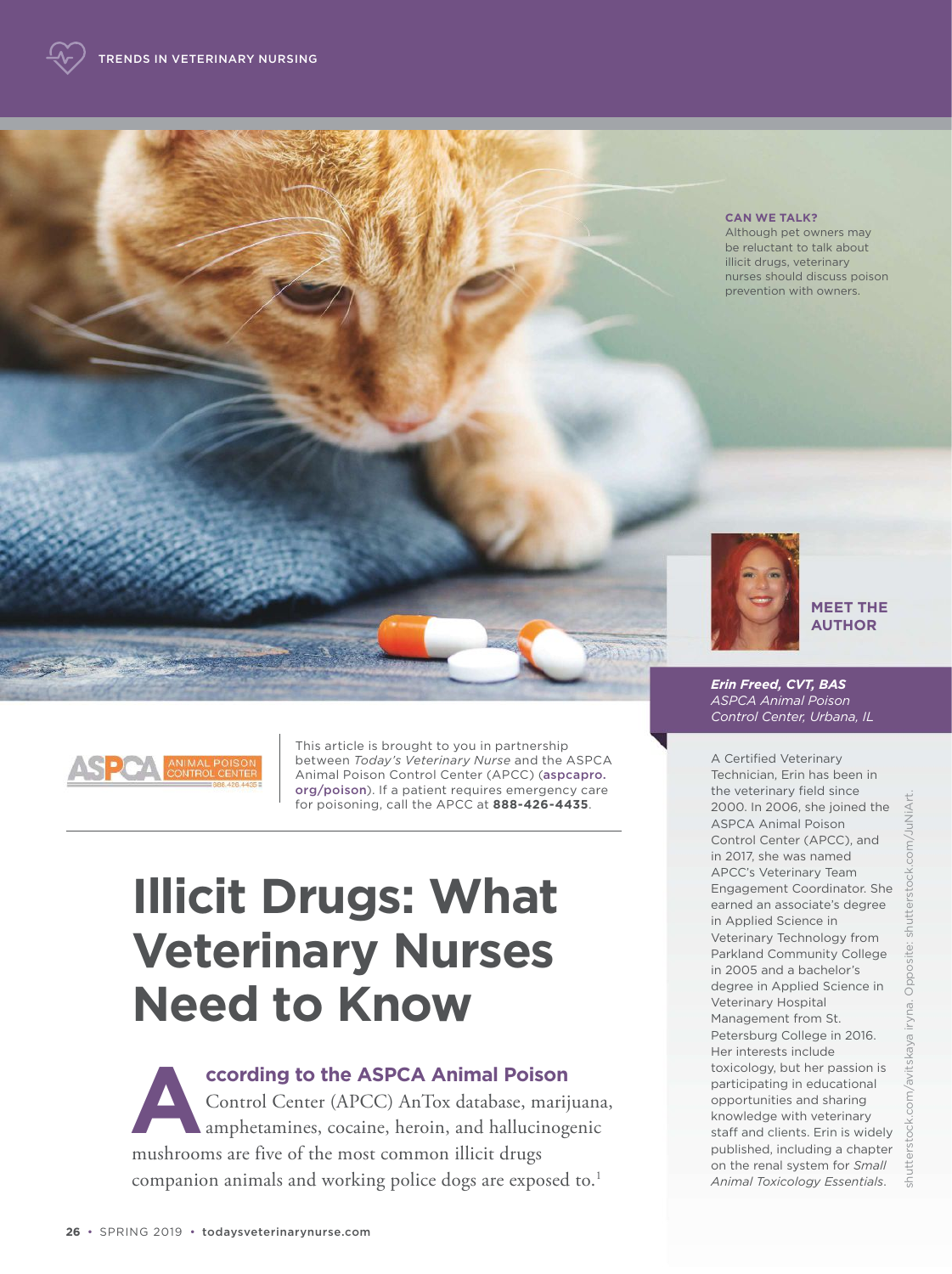Illicit drugs are substances that have been declared illegal to possess, use, or distribute without authorization under federal and/or state laws. This article discusses the importance of the veterinary nurses' role in pet poisoning cases involving illicit drugs and provides a brief overview of clinical signs, decontamination, and management of patients exposed to illicit drugs.

One of the most critical roles veterinary nurses play is knowing how to obtain an accurate history from clients. Obtaining an accurate history can be challenging for several reasons. Clients may be reluctant to share information for fear of being reported to the authorities or having their pet taken away, clients may be intoxicated with the same illicit drug their pet was exposed to, and some clients may not be aware their pet was exposed to an illicit substance. Veterinary nurses should reassure clients the information shared is confidential and the focus is to provide the best possible care for the pet. For more information on how to obtain a pet poison history, please reference [todaysveterinarynurse.com/articles/](https://todaysveterinarynurse.com/articles/how-to-take-a-toxin-exposure-history) [how-to-take-a-toxin-exposure-history](https://todaysveterinarynurse.com/articles/how-to-take-a-toxin-exposure-history).

Decontamination is similar with all 5 illicit drugs. On average, most of these illicit drugs will produce signs within 15 to 30 minutes, but this can depend on the form of drug and the route of exposure. Unfortunately, this leaves a short time frame for successful decontamination. Another role of a veterinary nurse is knowing the benefits and risks associated with decontamination. Decontamination should be performed only in asymptomatic or stabilized patients. Decontamination can include removing the pet from the source, inducing emesis, administrating activated charcoal (AC), and bathing drug residue from the pet's fur. Emesis induction may be unsuccessful in patients that ingest marijuana due to its strong anti-emetic properties.1,2 AC will bind to all five of these illicit drugs but must be administered with caution. An anti-emetic should be administered prior to giving AC to help prevent the risk of aspiration pneumonia, and sodium levels should be monitored because AC poses a risk for hypernatremia.<sup>1</sup> For more information on how to decontaminate the poisoned patient, and the benefits and risks associated with decontamination, please see: [todaysveterinarynurse.com/articles/](https://todaysveterinarynurse.com/articles/oral-decontamination-in-dogs-and-cats/and) [oral-decontamination-in-dogs-and-cats/](https://todaysveterinarynurse.com/articles/oral-decontamination-in-dogs-and-cats/and) [and](https://todaysveterinarynurse.com/articles/oral-decontamination-in-dogs-and-cats/and) [todaysveterinarynurse.com/articles/dermal-ocular](https://todaysveterinarynurse.com/articles/dermal-ocularand-inhalation-decontamination-in-dogs-and-cats)[and-inhalation-decontamination-in-dogs-and-cats](https://todaysveterinarynurse.com/articles/dermal-ocularand-inhalation-decontamination-in-dogs-and-cats).



## MARIJUANA

Marijuana is a psychoactive drug and used for recreational and medicinal purposes. Marijuana is the dried leaves and flowers of the *Cannabis sativa* and *C. indica*. It is a Schedule I drug under the Controlled Substances Act and it goes by several names: "pot," "Mary Jane," "weed," "kief," "ganja," "THC," "grass," "reefer," or "honey oil".3-6 Marijuana is still the number 1 drug of abuse, even though it has been approved for medicinal and recreational use in a little more than half the United States.<sup>3,4</sup> Marijuana contains over 100 identified cannabinoids, but the main cannabinoid responsible for its psychological effects is delta 9-tetrahydrocannabinol, commonly referred to as THC.2,5,6 THC concentrations vary depending on the form of the plant used. The dried flowers from the female plant may contain 1% to 8% THC, but some of the newer commercial strains can contain up to 20% THC.2,3 Hashish can contain 10% to 20%; hash oil can contain 20% to 50%, waxes and shatters can contain up to 70%, and dabs can contain over 90% THC.<sup>2,5,7</sup>

Marijuana is generally inhaled (smoking of the dried flowers from the female plant or vaping oils), ingested (eating edibles; drinking teas, tonics, or elixirs), and applied (topical oils, creams, balms, and patches). Ingestion and inhaling secondhand smoke are common causes for animal exposures.

Animals generally develop signs within 30 to 60 minutes after exposure and signs can last up to 72 hours.2-5 Most dogs present as lethargic, ataxic, and dribbling urine.<sup>1</sup> Other common signs reported include gastrointestinal (GI) signs, such as vomiting, diarrhea, and hypersalivation; central nervous system (CNS)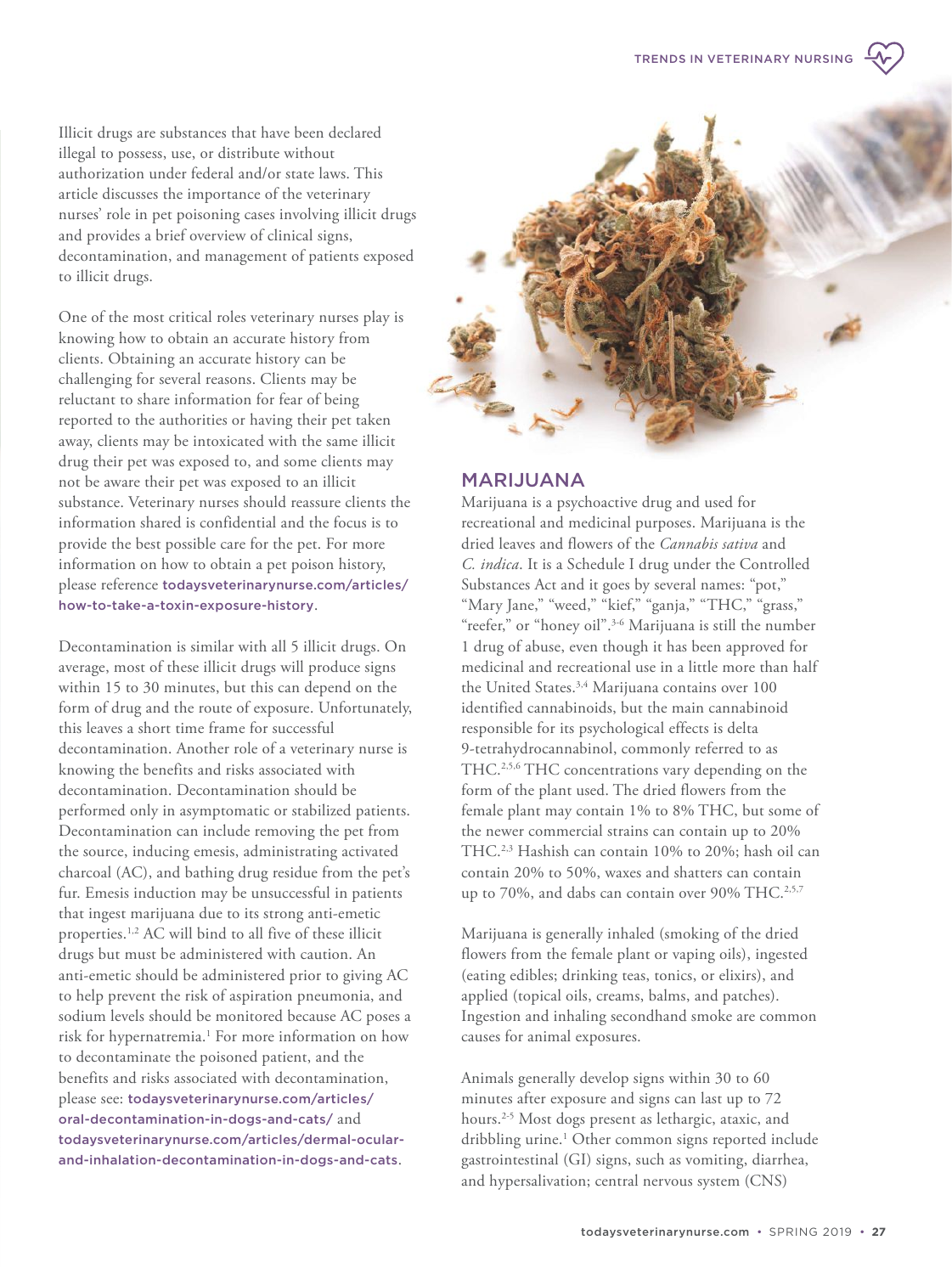signs, such as depression, vocalizing, and hyperesthesia; and cardiovascular (CV) signs, such as bradycardia or tachycardia.1,5,6 Other reported signs include mydriasis and hypothermia.1,5,6 Tremors, seizures, and coma have been reported but are rare.<sup>1,4,5</sup> Management of marijuana toxicosis is based on symptomatic and supportive care. Veterinary nursing care can include monitoring for CNS signs and vitals (heart rate, blood pressure, body temperature); thermoregulation (IV fluids, warming blankets, and rotating the patient's body position every 4 hours); keeping the pet dry if urinary incontinent; confining to reduce injury; and reducing stimuli (keeping patients in a dark, quiet area of the hospital to reduce further agitation, e.g., hyperesthetic patients). Medications and supplementation can include IV fluids; anti-emetics (e.g., maropitant or ondansetron) to control vomiting; establishing an airway (intubation) and providing oxygen for respiratory depression; atropine for bradycardia; methocarbamol for tremors; and administering diazepam if the patient is hyperesthetic,

#### **AMPHETAMINES**

Common clinical CNS signs include hyperactivity, restlessness, agitation, anxiety, ataxia, circling, head bobbing, apprehension, and tremors.<sup>11,14</sup> Common CV signs include hypertension (often in conjunction with reflex bradycardia), tachycardia, and tachyarrhythmias.11 Other clinical signs reported are mydriasis, hyperthermia, serotonin syndrome, and metabolic acidosis.<sup>1,6,11,12,14</sup> Some animals, especially cats, appear hypervigilant and tend to sit and stare. 1 Lethargy, depression, and coma have been reported later during intoxication.3,11 Seizures, rhabdomyolysis, and disseminated intravascular coagulation are rare.<sup>1,6,11,12</sup>



agitated, or having seizures.<sup>2-7</sup> Marijuana has a wide margin of safety and deaths are rarely reported.<sup>1-3</sup> Prognosis is excellent to good with proper monitoring and treatment.1,5,6

Cannabidiol (CBD) is another cannabinoid found in the cannabis sativa plant, but it does not produce the psychoactive effects like THC.<sup>7</sup> CBD can be derived from the marijuana (female) or hemp (male) plants containing less than 0.3% THC on a dry weight basis.<sup>8</sup> If a plant contains more than 0.3% THC, the federal government considers it a marijuana plant. In December 2018, the Agriculture Improvement Act of 2018 was signed, removing hemp from the Controlled Substances Act.<sup>8</sup> This means hemp will no longer be an illegal substance under federal law. Most over-thecounter (OTC) CBD products are made from hemp, and some sources claim CBD can be used to treat seizures, nausea, stress, anxiety, arthritis, back pain, and signs of cancer in pets. A study on the safety and efficacy of cannabidiol in dogs with osteoarthritis was published in July 2018.<sup>9</sup> According to the results, 2 mg/kg of CBD oil helped increase comfort and activity in dogs.<sup>9</sup> No side effects were reported by owners; however, during the CBD treatment, an increase in alkaline phosphatase (ALP) was noted on serum chemistries.<sup>9</sup>

For a drug to be beneficial, a patient must receive an appropriate dosage, and here lies the concern with OTC CBD products. The Food and Drug Administration (FDA) does not regulate the products, and the CBD content may not match up with the label. In 2015, the FDA tested various OTC CBD-containing products, including products marketed for pets.<sup>10</sup> Some of the products tested did not contain the level of CBD claimed on the label, some products contained no CBD whatsoever, and some products contained THC.<sup>10</sup>

There are risks involved when giving pets unregulated OTC CBD products. If the product contains little to no CBD, the pet will not reap the desired benefits. If the product contains more THC than what is allowed, the pet is at risk for developing signs of a THC toxicity. The ASPCA APCC has had reports of pets developing THC signs after ingesting CBD products.<sup>1</sup>

Although these products have not been approved for veterinary use, veterinarians are recommending CBD products to pet owners. Unfortunately, not enough information is known about CBD and its side effects in pets. It is important for veterinary nurses to know the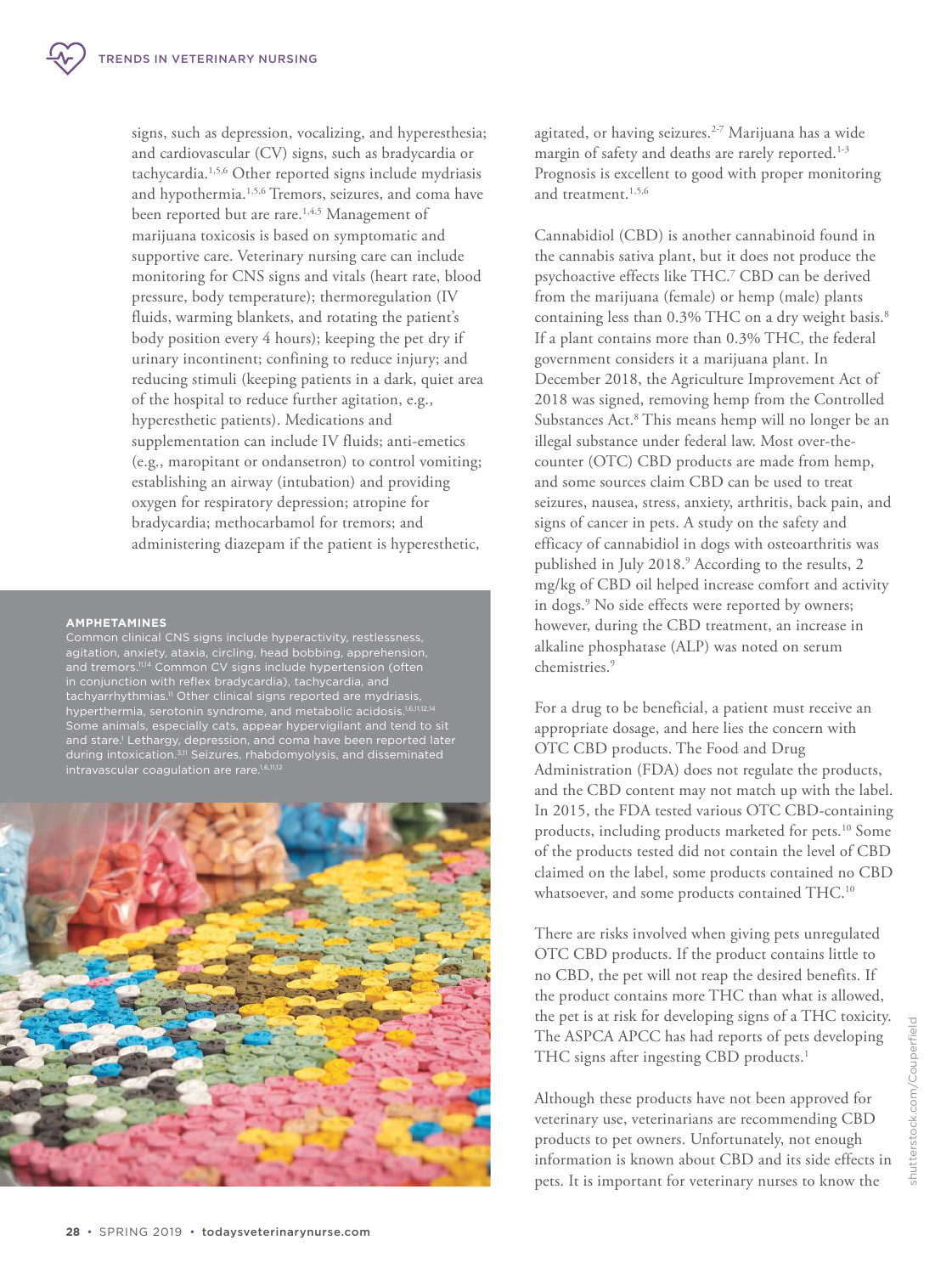possible risks and side effects associated with the use of CBD products, share this information with clients, and inform clients what to do if a THC toxicity is suspected.

## AMPHETAMINES

Amphetamines are stimulants and 2 common illicit amphetamines produced in illegal street laboratories are methamphetamine and 3-4 methylenedioxymethamphetamine (MDMA).6,11,12 Methamphetamine is a Schedule II drug and is also known as "meth," "speed," "crystal," "crank," and "ice."6,13 Meth is generally smoked, snorted, injected, or taken orally and it comes in crystallized chunks or powder.6,13 MDMA is a club drug commonly referred to as "ecstasy," "X," "molly," "adam," "roll," and "e."3,6,13 It is a Schedule II drug and generally comes in powder form, capsules, and a variety of colored tablets that are imprinted with a character symbol.<sup>3,14</sup> Ingestion, inhalation, and dermal are the common routes for animal exposures.

Clinical signs can develop within 30 minutes to 2 hours after exposure and can last up to 24 to 72 hours.<sup>6,11</sup> Common clinical CNS signs include hyperactivity, restlessness, agitation, anxiety, ataxia, circling, head bobbing, apprehension, and tremors.<sup>11,14</sup> Common CV signs include hypertension (often in conjunction with reflex bradycardia), tachycardia, and tachyarrhythmias.<sup>11</sup> Other clinical signs reported are mydriasis, hyperthermia, serotonin syndrome, and metabolic acidosis.<sup>1,6,11,12,14</sup> Some animals, especially cats, appear hypervigilant and tend to sit and stare.<sup>1</sup> Lethargy, depression, and coma have been reported later during intoxication.3,11 Seizures, rhabdomyolysis, and disseminated intravascular coagulation (DIC) are rare.1,6,11,12 Management of amphetamines toxicosis is based on symptomatic and supportive care. Veterinary nursing care should include monitoring vitals (including an electrocardiography [ECG]), watching for myoglobinuria (renal values and urine color), reducing stimuli, and thermoregulation (e.g., IV fluids, cooling towels, or fans).<sup>1,6,11</sup> Medication and supplementation can include IV fluids to maintain hydration and body temperature, protect the kidneys, and enhance renal excretion of amphetamines; antiemetics; and phenothiazine tranquilizers (e.g., acepromazine or chlorpromazine) for the treatment of agitation and hyperthermia and to regulate blood pressure.1,11 Acepromazine should be considered first if the pet is tachycardic or hypertensive.<sup>1,11</sup> If the patient

does not respond, a beta blocker (e.g., propranolol or atenolol) is recommended for tachyarrhythmias and esmolol if the pet is hypertensive.<sup>1</sup> Cyproheptadine is a serotonin antagonist and can be used for the treatment of serotonin syndrome signs.1,14 Methocarbamol can be used for tremors and barbiturates can be used to manage seizures.<sup>11</sup> Gas anesthesia can be used, but benzodiazepines (e.g., diazepam) are not typically recommended due to the risk of paradoxical excitation.<sup>1,11</sup> Ammonium chloride and ascorbic acid have been shown to enhance the elimination of amphetamines and should not be implemented if the acid-base status cannot be monitored, or if the patient has rhabdomyolysis or myoglobinuria.3,6,11-13 Prognosis for amphetamines is generally good, but it depends on the length and severity of signs.<sup>11</sup> Development of seizures, cardiac failure, and DIC poses the highest risks. Renal failure can result from myoglobinuria and acidosis.6,12

# **COCAINE**

Cocaine is a stimulant alkaloid that is derived from the leaves of the coca plant (*Erythroxylon coca*).12,15,16 Cocaine is a Schedule II drug and common names include "crack," "rock," "bernies," "ice," and "flake" for the rock form or "coke," snow," "star dust," "leaf," "blow," and "nose candy" for the powdered form.<sup>6,15,17</sup> Cocaine is often cut with caffeine, lidocaine, amphetamines, benzocaine, diltiazem, and levamisole and generally is snorted, injected, or taken orally.<sup>12,15,17</sup> Ingestion, inhalation, and dermal are the common routes for animal exposures.

Signs can develop in as little as 30 minutes, and although the exact duration of signs is unknown, most pets are hospitalized for approximately 10 to 30 hours.1,6,15,17 Common signs reported are GI upset, such as vomiting and hypersalivation; CNS signs, such as vocalization altered mentation, hyperactivity, mydriasis, ataxia, tremors, and seizures; and CV signs, such as tachycardia, tachypnea, and hypertension.<sup>6,12,17</sup> Stimulatory signs can be followed by depression in some cases.<sup>3</sup> Other conditions reported are hyperthermia and metabolic acidosis.6,12,17 Management of cocaine toxicosis is based on symptomatic and supportive care. Veterinary nursing care can include monitoring of the vitals including ECG, thermoregulation, reducing stimuli to avoid further CNS stimulation, and respiratory support by providing a clear airway and ventilation.<sup>3</sup> Management and supplementation can include IV fluids to maintain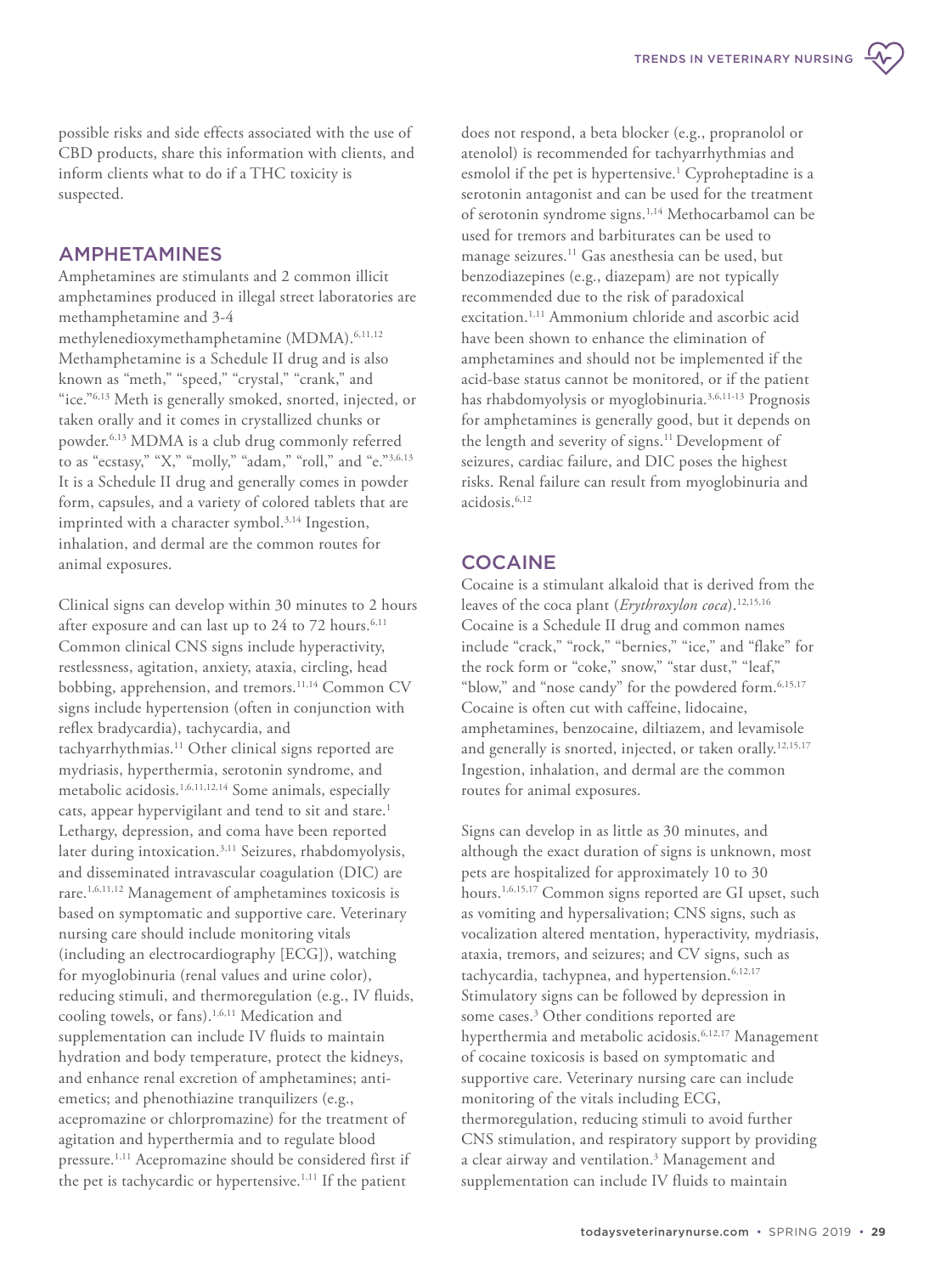renal blood flow; anti-emetics; acepromazine or chlorpromazine to manage hyperactivity and to help reduce hyperthermia; a beta blocker (e.g., propranolol) to correct tachyarrhythmias; methocarbamol for tremors; diazepam or midazolam for the treatment of tremors and seizures; barbiturates for refractory seizures; cyproheptadine for serotonin syndrome signs; and sodium bicarbonate if the patient is acidotic and only if the acid-base status can be monitored.<sup>1,6,16,17</sup> Cocaine has some lipid solubility and lipid emulsion therapy (intralipids) may be helpful.<sup>1,17</sup> The prognosis is good with treatment.<sup>1,17</sup>

# **HEROIN**

Heroin (diacetylmorphine) is a semi-synthetic opioid drug synthesized from morphine, a derivative of the opium poppy plant, *Papaver somniferum*. 6,18,19 Opioids act centrally to elevate the pain threshold and to alter the psychological response to pain. Heroin is a Schedule I drug and common street names include "lady," "white girl," "black tar," "smack," "H," "horse," or "brown sugar."<sup>19</sup> Heroin is generally injected, smoked, snorted, used as a suppository, or ingested and can be cut with other prescription opioids, sugar, starch, strychnine, and levamisole.<sup>6,18,19</sup> Ingestion, inhalation, and dermal are the common routes for animal exposures.

Signs usually develop within minutes and can last up to 12 to 24 hours. Commonly reported signs are GI upset, such as vomiting or constipation; CNS depression, such as altered mentation, sedation, ataxia, seizures and coma; CV signs, such as bradycardia, hypotension, and arrhythmias; and respiratory depression.<sup>1,19</sup> Other signs reported are hypothermia and miosis or mydriasis.<sup>1,19</sup> Agitation vocalization and excitation have also been reported, especially in cats.<sup>6,19</sup>



Management of heroin toxicosis is based on symptomatic and supportive care. Veterinary nursing care can include monitoring vitals and thermoregulation. Management and supplementation can include IV fluids; anti-emetics; naloxone, the recommended reversal agent that can be used to manage CNS depression, seizures, and respiratory depression; atropine for bradycardia; and lidocaine for arrhythmias.1,6,19 If seizures cannot be corrected with naloxone, diazepam can be administered.<sup>1</sup> However, exercise caution when using diazepam as it may cause further respiratory depression.<sup>1</sup> If respiratory depression cannot be managed with naloxone, intubation, oxygen or positive pressure ventilation can be implemented.<sup>1,6,19</sup> Prognosis is excellent if naloxone is used to reverse the signs<sup>19</sup> and good if the respiratory and CV systems can be maintained.<sup>1,16</sup> Prognosis is guarded for patients that develop seizures.<sup>1</sup>

# HALLUCINOGENIC MUSHROOMS

Hallucinogenic mushrooms are a genus of mushrooms known as *Psilocybe* and contain hallucinogenic alkaloids called psilocybin and psilocin.3,20 These hallucinogenic properties stimulate the serotonin receptors in the CNS.3,6,16,20 The mushrooms grow naturally in the environment on manure, rotting wood, or mulch and common street names include "magic mushrooms," "caps," and "shrooms."<sup>20</sup> Hallucinogenic mushrooms are a Schedule I drug and are commonly ingested plain, in foods (stews or omelets), or in beverages (teas or milkshakes) to disguise the bitter taste.<sup>16,21</sup> Ingestion is the common route for animal exposures.

Signs can develop as soon as 30 minutes to 3 hours and most animals recover within 12 hours.<sup>6,20,21</sup> Common signs include GI upset, such as vomiting and diarrhea; CNS signs, such as mental and behavioral changes, agitation, vocalization, and seizures; and CV signs, such as tachycardia.1,6,20,21 Hyperthermia, mydriasis, and nystagmus have also been reported.<sup>1,6,20,21</sup>

Management of hallucinogenic mushroom toxicosis is based on symptomatic and supportive care. Veterinary nursing care includes monitoring vitals and monitoring for the development of self-mutilation or other bizarre physical behaviors, thermoregulation, confining pet to prevent injury, and reducing stimuli. Medications and supplementation can include IV fluids, anti-emetics, cyproheptadine for serotonin syndrome signs, and diazepam or barbiturates for the management of seizures.16,20,22